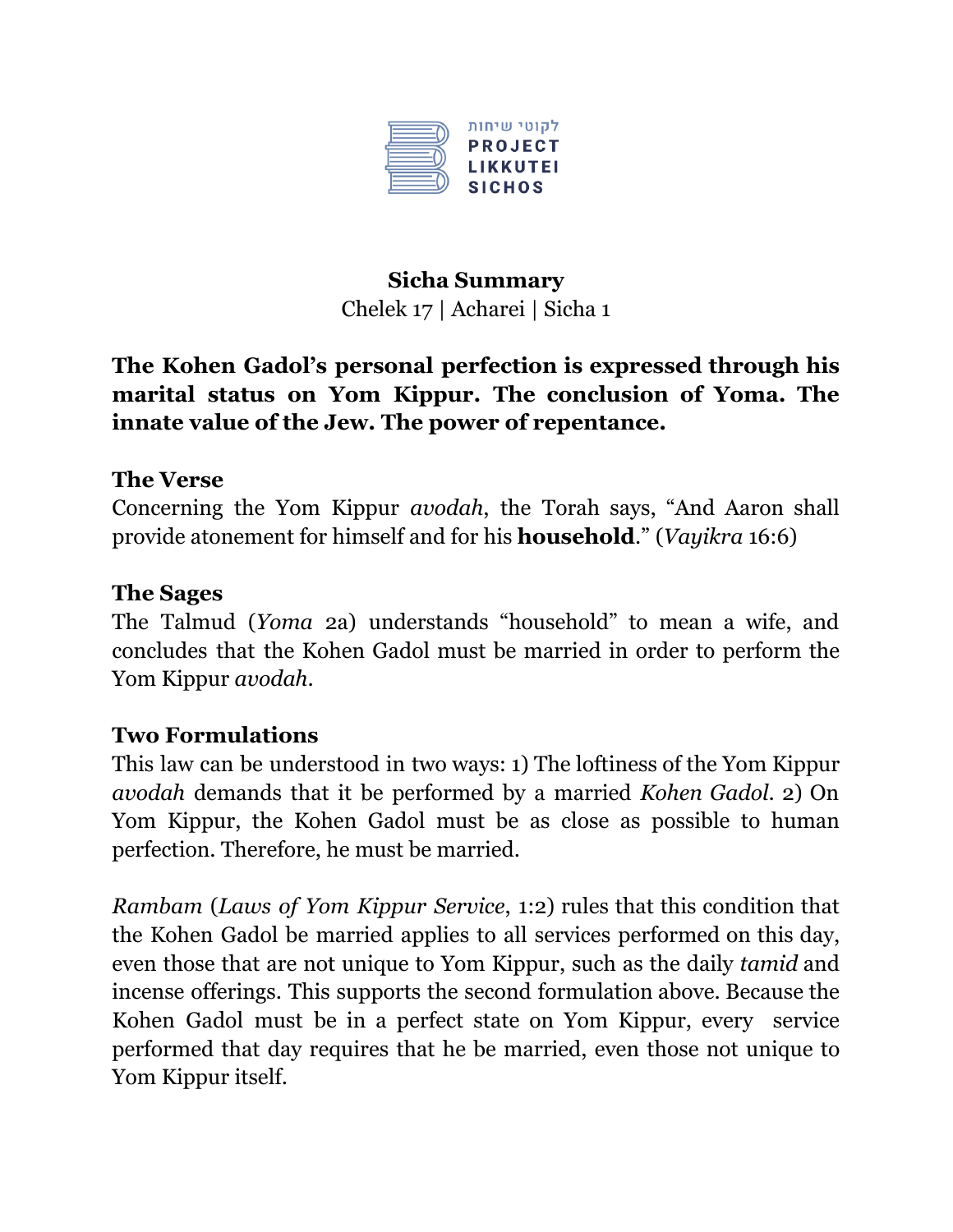## **The Heart of the Household**

To understand how Rambam arrived at this understanding, we must first understand why the Torah uses the phrase, "his household" and not, "his wife." This echoes a statement of Rabbi Yossi, who said, "In my life I have never called my wife "my wife," but "my household…." (*Shabbos* 118b) Rabbi Yossi's intention in his nuanced wording was based on his perspective that each relationship and experience should be seen in the context of its ultimate purpose. Rabbi Yossi did not just see his wife as a companion; he saw her as the foundation of his family.

By using the word "household," the Torah alludes to the depth of spiritual sensitivity the Kohen Gadol must have. He must define everything in his life in terms of its ultimate purpose.

Because the Torah legislates not only the status of the Kohen Gadol's relationships, but the tone and depth of them as well, it appears that the idea behind this law is the ideal of human perfection, expressed through the Kohen Gadol, and not just the loftiness of the Yom Kippur service.

# **The Beginning is in the End**

This is the connection between the beginning and end of Tractate Yoma. The last Mishnah states: "Rabbi Akiva said: How fortunate are you, Israel: before Whom are you purified, and Who purifies you? It is your Father in Heaven, as it is stated: "And I will sprinkle purifying water upon you, and you shall be purified." (*Yechezkel* 36:25). And it says: "The hope (*mikvah*) of Israel is God." (*Yirmiyahu* 17:13). Just as a ritual bath (*mikvah*) purifies the impure, so too, the Holy One, Blessed be He, purifies Israel."

Several questions:

- 1) What does Rabbi Akiva contribute to this discussion, after Rabbi Elazar ben Azarya commented in the same Mishnah, "From all your sins you shall be cleansed before G-d."?
- 2) Why does Rabbi Akiva need to cite two verses?
- 3) Why does he not cite a verse from the Chumash as opposed to verses from the Prophets?